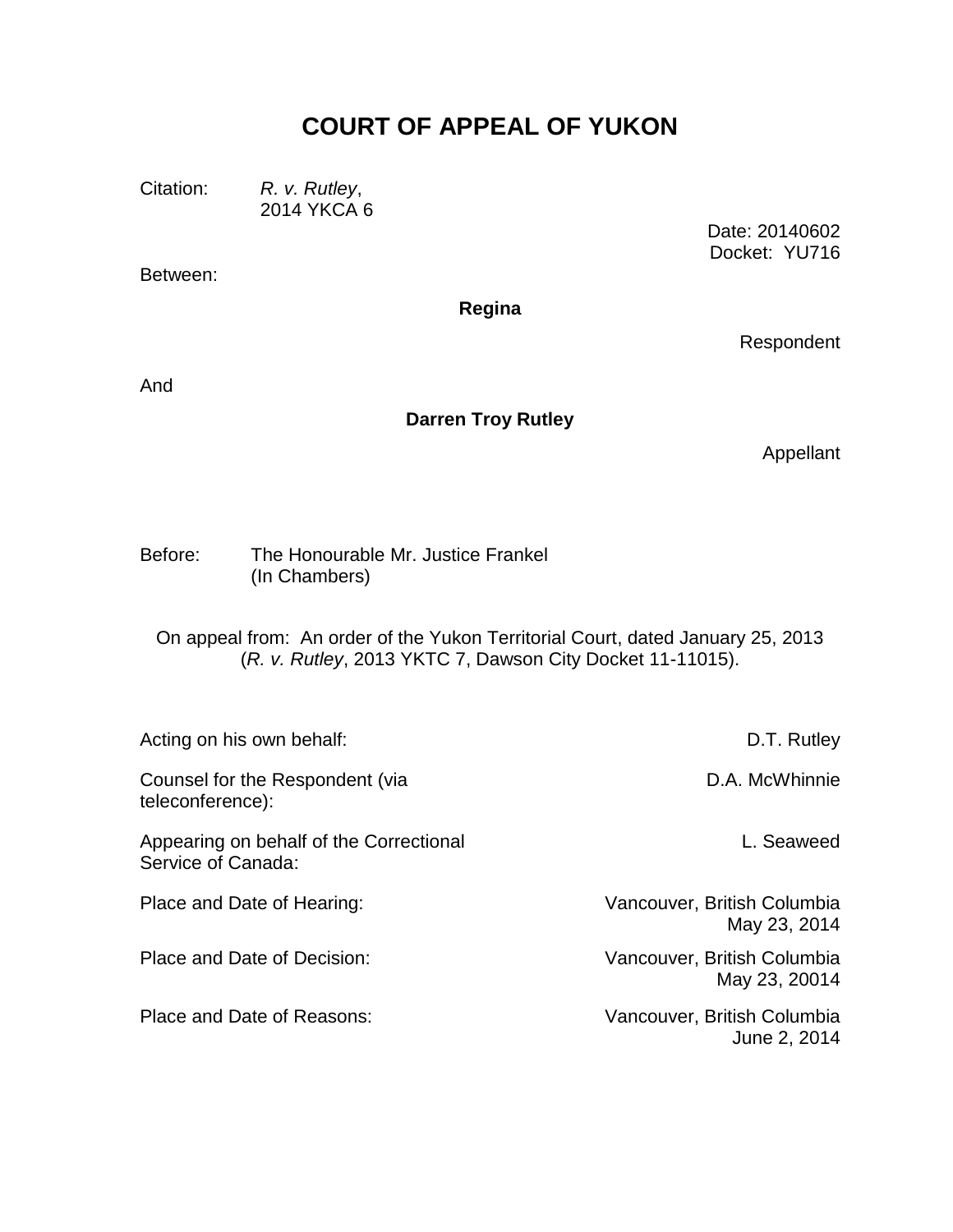### *Summary:*

*Conviction appeal referred to a division of the Court as further efforts at casemanagement would be an exercise in futility.*

#### **Reasons for Decision of the Honourable Mr. Justice Frankel:**

[1] This matter involves an appeal by Darren Troy Rutley from his conviction by Judge Ruddy of the Yukon Territorial Court, on a charge of breaking and entering, and committing an aggravated assault, contrary to s. 348(1)(b) of the *Criminal Code*, R.S.C. 1985, c. C-46. I am the case-management judge. At the conclusion of a case-management hearing on May 23, 2014, I referred this matter to a division of the Court to consider several applications brought by Mr. Rutley and whether his appeal should be dismissed for want of prosecution. These are my reasons for doing so. They are written, in part, to inform the members of the division before whom this matter comes as to why it is before them.

[2] The offence occurred on August 2, 2011. A three-count information was sworn on August 3, 2011. Mr. Rutley appeared, in custody, before a justice of the peace that day. On August 19, 2011, a justice of the peace denied Mr. Rutley's application for bail and ordered him detained. Those reasons are indexed as 2011 YKTC 32.

[3] There were numerous pre-trial appearances in the Territorial Court. The matter eventually came on for trial in Dawson City on April 17, 2012. Mr. Rutley acted on his own behalf. After three days, the trial was adjourned. Thereafter, it continued in both Whitehorse and Dawson City, concluding in Whitehorse. On January 25, 2013, for reasons indexed as 2013 YKTC 7, the trial judge convicted Mr. Rutley on the breaking and entering charge and acquitted him on the other two charges. At the outset of her reasons she states:

[2] Trial of this matter has had a lengthy and convoluted history. An exorbitant number of applications filed by Mr. Rutley, along with his fixated belief that there is a conspiracy afoot to ensure his conviction, often distracted from the central issue in this case; whether the evidence is sufficient to establish, beyond a reasonable doubt, that Mr. Rutley committed the offences as charged. This decision is focused on the central issue.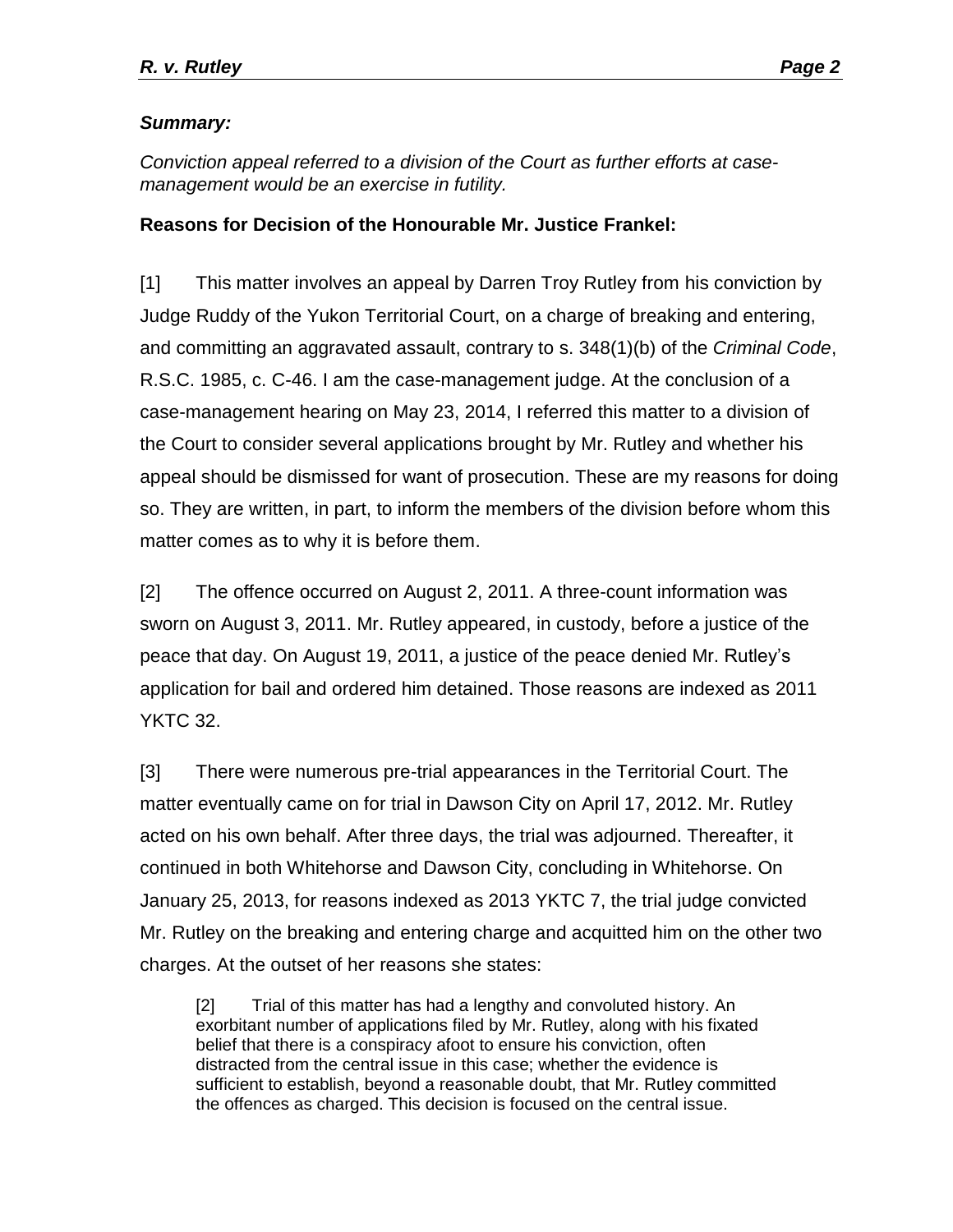[4] On February 14, 2013, the trial judge sentenced Mr. Rutley to 900 days' imprisonment.

[5] On March 1, 2013, Mr. Rutley filed a notice of appeal from conviction. Attached to that notice are seven pages setting out numerous grounds of appeal under the following major headings: (a) The right to adequate representation; (b) Right to make full answer and defence/Right to a fair trial; (c) Charter application/ 10(a) and 10(b); (d) Right to a fair hearing/Right to make full answer and defence; (e) The admissibility of evidence; and (f) Transcript evidence. Reference is made to seeking relief under ss. 7, 11(d), and 24(1) of the *Canadian Charter of Rights and Freedoms*, Part I of the *Constitution Act, 1982*, being Schedule B to the *Canada Act 1982* (U.K.), 1982, c. 11.

[6] On April 19, 2012, Mr. Rutley filed a notice of application seeking: (a) an extension of time within which to file his appeal book and transcript; and (b) the appointment of counsel to represent him on the appeal.

[7] By letter dated June 10, 2013, the Executive Director of Yukon Legal Services Society advised Mr. Rutley that the Society would not fund his conviction appeal. The following appears in that letter:

After said review, we confirm that YLSS will not be providing you with counsel for your appeal due to your continued and strongly expressed lack of confidence in the administration of YLSS as well as your ongoing concern about YLSS' inability to provide you with acceptable counsel. It is YLSS' view that the chances of this strongly held position changing is extremely remote going forward.

The letter advised Mr. Rutley that he had a right to appeal the refusal to the Society's board of directors, which he did. By letter dated July 2, 2013, the board of directors advised Mr. Rutley that it agreed with the decision not to provide funding.

[8] Mr. Rutley's application for the appointment of counsel was spoken to before a judge of this Court on July 4 and 18, 2013. On the latter date it was adjourned to August 6, 2013.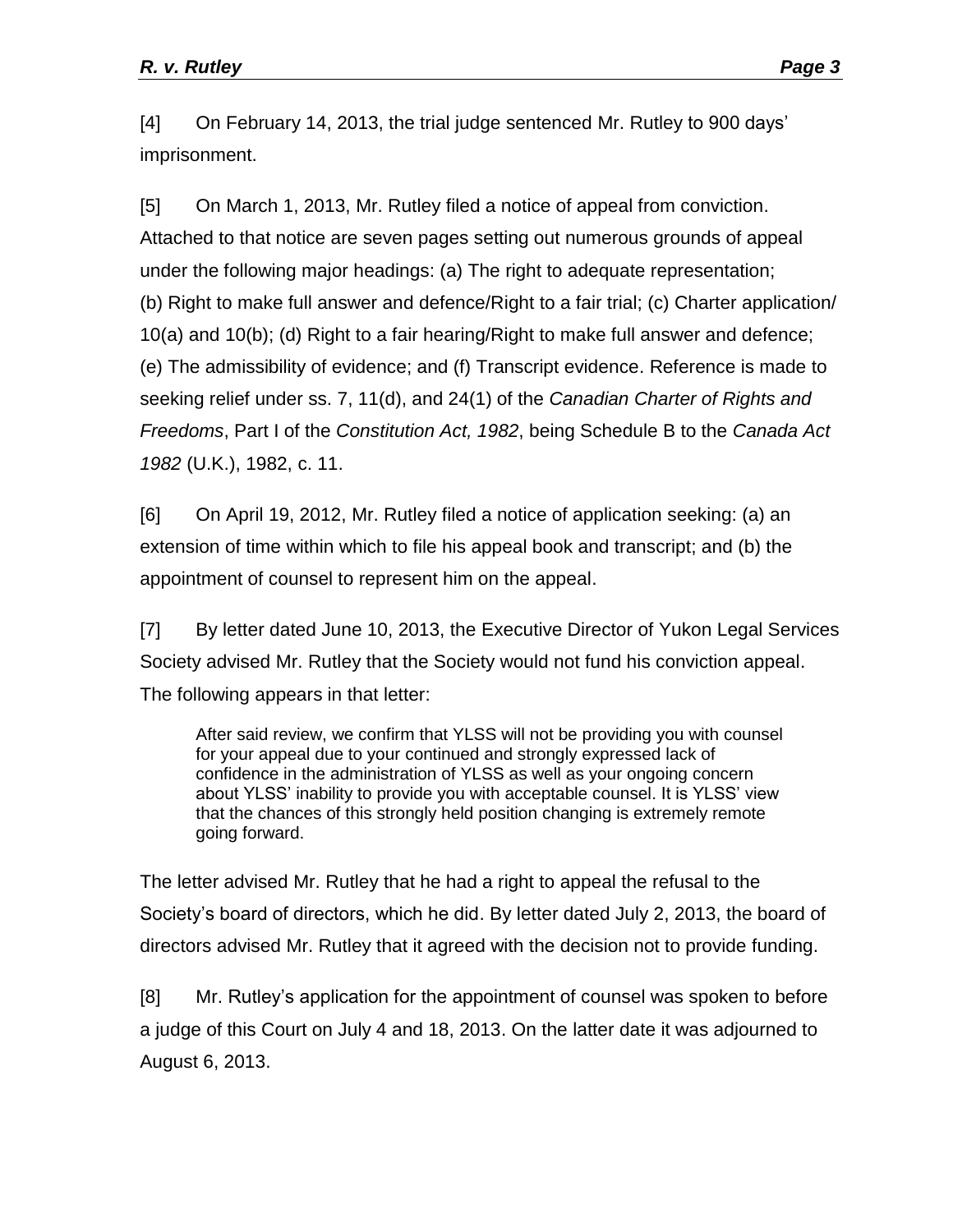[9] On August 6, 2013, a judge of this Court granted Mr. Rutley's application to the extent of making an interim order for the appointment of counsel to assist him in bringing forward an application under s. 684(1) of the *Criminal Code*. By virtue of s. 684(2), such an appointment provides funding for both the fees and disbursements of counsel: *R. v. Pedersen; R. v. Serrano-Hernandez*, 2014 BCCA 16 at paras. 2, 22 (Chambers), 348 B.C.A.C. 274. The operative term of the formal order entered with respect to that appointment reads:

IT IS ORDERED THAT:

Counsel be appointed to assist the Appellant, Darren Rutley, in making a s. 684 Application under the Criminal Code to appoint a lawyer for the Hearing of his Appeal.

By virtue of that order, Jennifer A. Cunningham came to represent Mr. Rutley.

[10] My first involvement as case-management judge occurred on December 16, 2013. That hearing was conducted using both teleconferencing (for Ms. Cunningham and Crown counsel, David A. McWhinnie, who were at the courthouse in Whitehorse) and videoconferencing (for Mr. Rutley, who was then incarcerated at Mountain Institution). At that time Ms. Cunningham indicated she had experienced difficulties in communicating with Mr. Rutley. Mr. Rutley expressed concern because he had not spoken to Ms. Cunningham and had not received any documentation with respect to that day's proceedings. I adjourned the matter generally to allow Mr. Rutley and Ms. Cunningham to communicate. I indicated I was not seized of the s. 684 application (i.e., it could be brought on in regular chambers), but would, if it became necessary, conduct any future case-management hearings.

[11] On January 17, 2014, Mr. Rutley filed what is styled "Application, Part IV". The Court file contains another document styled "Notice of III Part Application". That document does not bear a court registry stamp but appears to have been signed by Mr. Rutley on November 5, 2013. Mr. Rutley has, at various times, referred to these two documents as his "four-part application". In them, he seeks the following orders: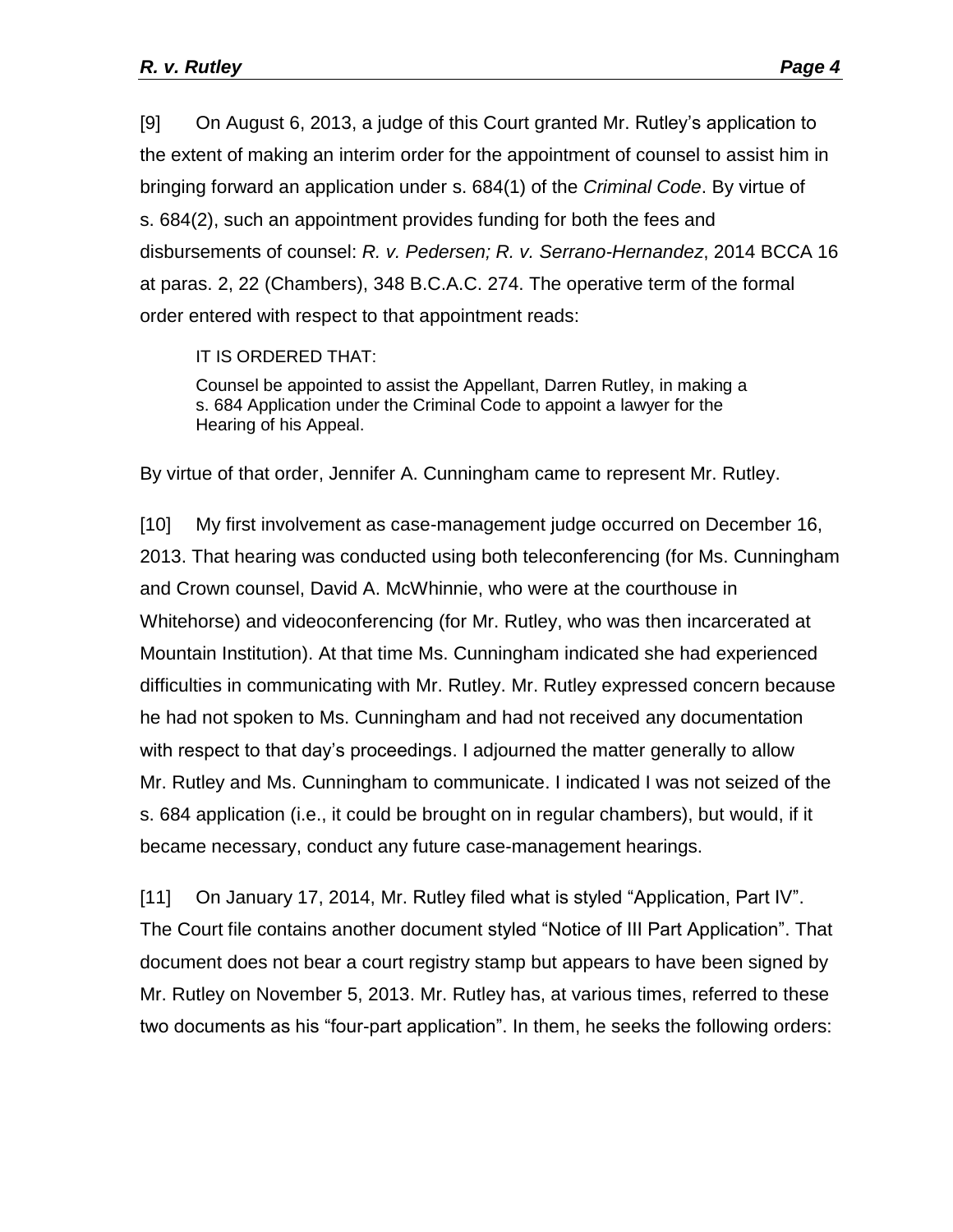Part I

- The production of a certified true copy of the transcript of the proceedings before a judge of this Court on May 30, 2013. (This Court's records do not indicate that any proceedings took place that day.)
- The production of certified true copies of orders made by the trial judge for the production of trial transcripts.
- Production of a certified true copy of the interim s. 684 order.
- The transfer of all documents in the Territorial Court file to this Court together with an affidavit by the Court Registrar as to the contents of that file; Mr. Rutley to be provided with certified true copies of all the documents in the file.
- Production of a certified true copy of the contents of this Court's file

## Part II

Removal of the order for the appointment of counsel.

## Part III

Application for an extension of time.

## Part IV

- That Mountain Institution return to Mr. Rutley all seized legal material (privileged correspondence, unfiled evidence in support of pending court applications).
- That Mountain Institution provide Mr. Rutley with a laptop computer with certain software.
- That Mountain Institution provide Mr. Rutley with a minimum of four hours per working day in an area where privileged information can be saved and stored.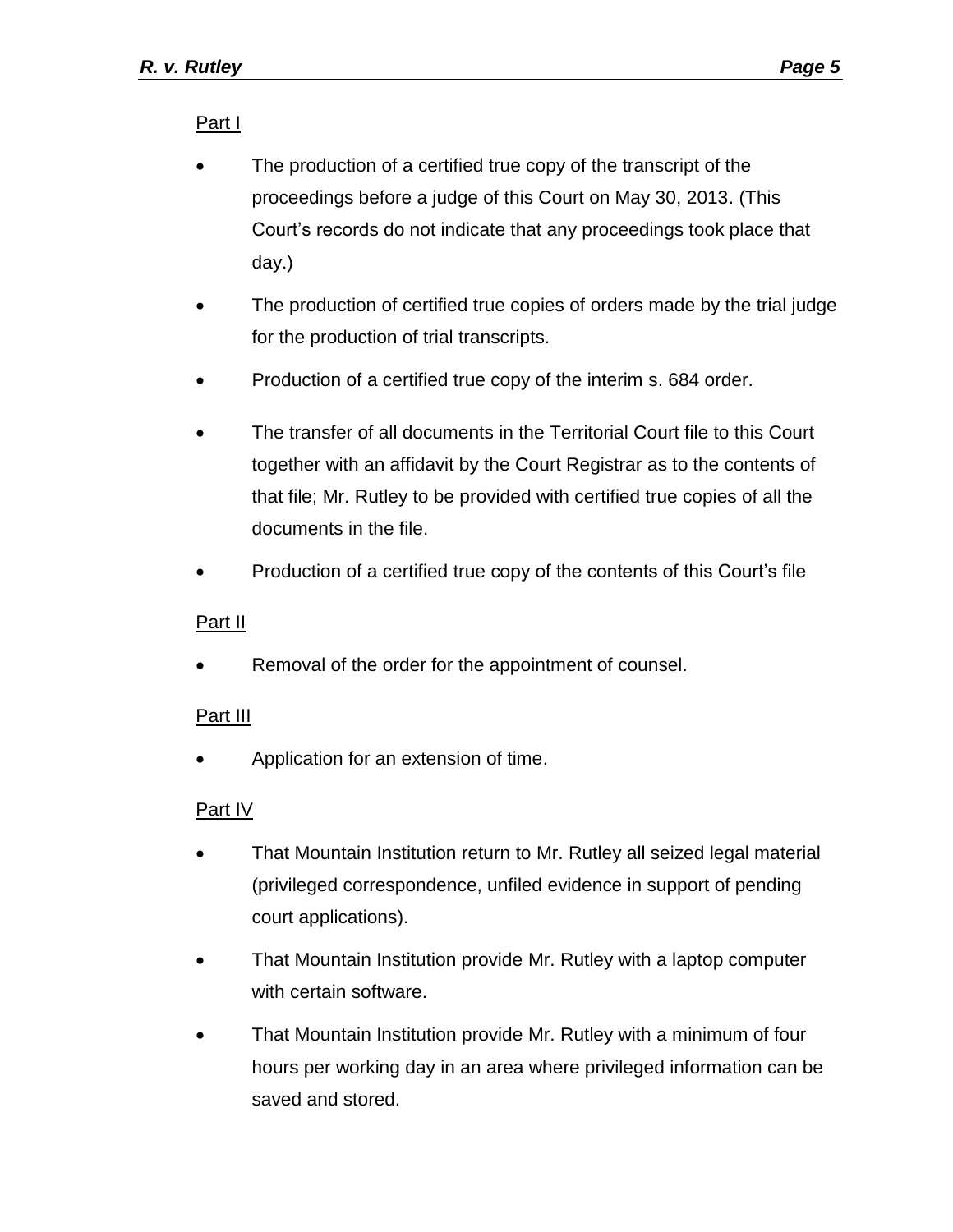- That Mountain Institution provide Mr. Rutley with a printer for use with the abovementioned computer.
- That Mountain Institution facilitate Mr. Rutley's access to the LexisNexis Quicklaw legal research website.
- That Mountain Institution permit Mr. Rutley to purchase printer ink, paper, and memory sticks and/or U.S.B. drives.
- That the Attorney General of Canada and/or the Attorney General of Yukon provide Mr. Rutley with funding for a Quicklaw subscription along with funding for the purchase of the abovementioned supplies.
- That Mountain Institution provide Mr. Rutley with "unfettered access to the Access to Information Act" through the "Inmate Telephone System".
- That Mountain Institution provide Mr. Rutley with adequate storage for the safety and security of his legal materials.

[12] The next case-management hearing took place on February 11, 2014. Mr. McWhinnie and Ms. Cunningham appeared by teleconference, Mr. Rutley by videoconference. When Mr. Rutley indicated he did not want Ms. Cunningham to represent him, I excused her. Mr. Rutley said he would not be seeking an order for the appointment of counsel and intended to proceed on his own. He asked that a date be set for his four-part application.

[13] I advised Mr. Rutley that in light of the fact his appeal had been filed in time, there was no immediate need to deal with an extension of time for filing the appeal book and transcripts. With respect to the orders being sought against Mountain Institution, I said those were, in effect, orders against the Correctional Service of Canada, and expressed doubt as to my jurisdiction to make them. In any event, I was not prepared to make any orders until the Correction Service had been served and had been given an opportunity to respond to it. I also expressed doubt as to my jurisdiction to make a "free-standing" order requiring an Attorney General to pay for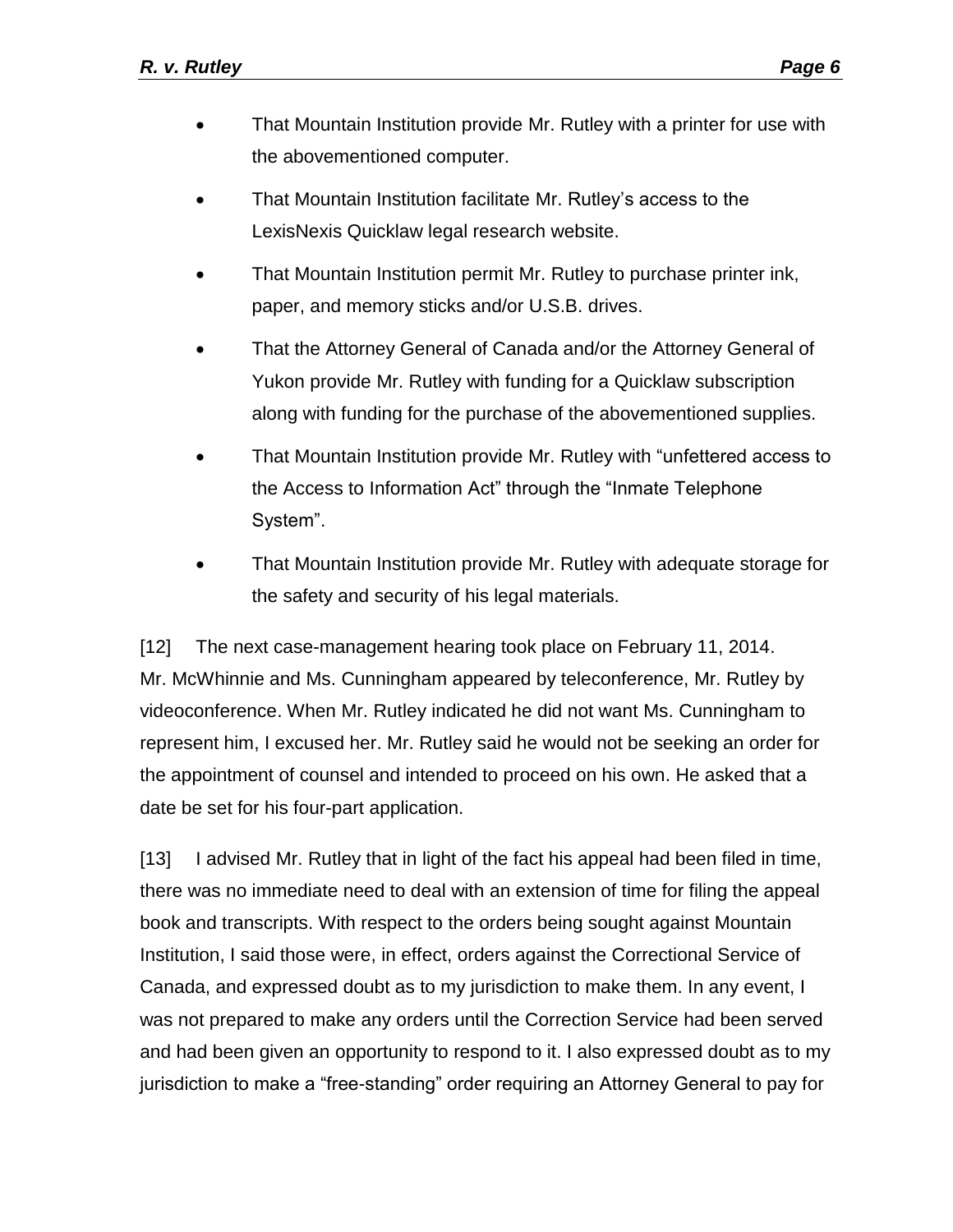the appeal book and transcripts. Again, I said I would not entertain such an application unless the potentially-affected Attorney General was represented.

[14] Mr. McWhinnie had similar doubts with respect to my jurisdiction, stating that the power to make orders affecting the Correctional Service of Canada may well lie exclusively with the Federal Court. Mr. Rutley stated he intended to file an application in the Federal Court. When I suggested to Mr. Rutley that counsel would be of assistance to him, he said he wished to proceed on his own, stating that he had the right to be free of state interference in the pursuit of his appeal.

[15] Mr. Rutley said he would take steps to serve the Correctional Service. Mr. McWhinnie agreed to assist to the extent of forwarding what material he had to the British Columbia Regional Office of the Department of Justice, as it was likely that counsel with that office would be acting for the Correctional Service. Mr. McWhinnie said he would assist Mr. Rutley by providing him with information with respect to where and on whom his application materials should be served. I indicated that once all the necessary parties had been serviced, I would hold a prehearing conference to discuss how to organize the hearing of Mr. Rutley's application.

[16] During the hearing, I pointed out to Mr. Rutley that the interim s. 684 order was still in effect and suggested that he reconsider proceeding without the assistance of counsel.

[17] At the end of the hearing, I directed Lucretia Flemming, Acting Senior Court Clerk (who was in the courtroom in Whitehorse) to prepare a list of the transcripts that had already been produced and provide it to me, Mr. Rutley, and Mr. McWhinnie. I indicated that after seeing the list, I might ask that Mr. Rutley's file be transferred to the registry in Vancouver, so that I could review its contents. I then adjourned the case-management hearing generally.

[18] On February 12, 2014, Ms. Flemming provided me with a list of the contents of Mr. Rutley's file. After reviewing that list, I asked her to send me copies of the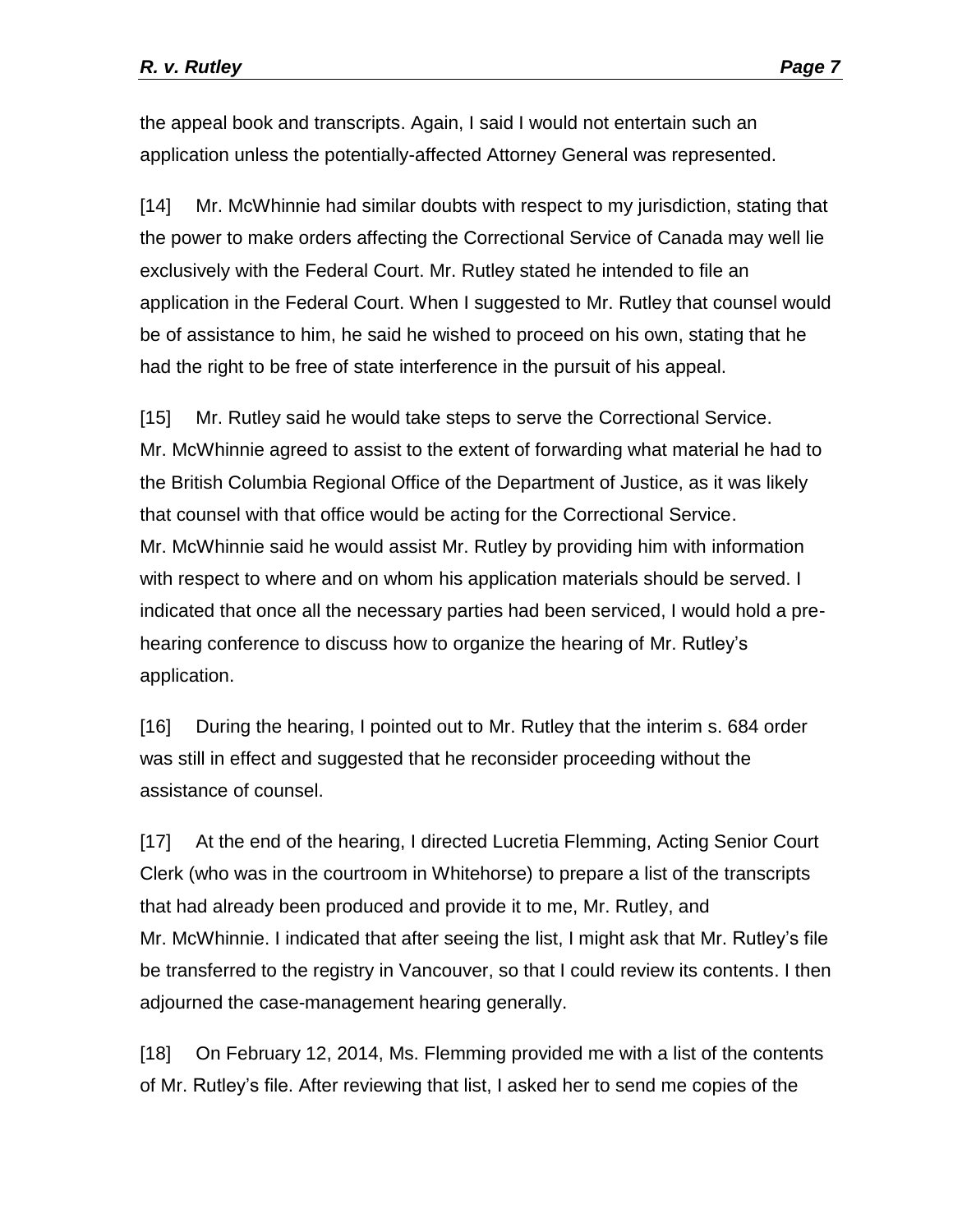transcripts that had already been produced. I received transcripts with respect to the proceedings on 45 days in the Territorial Court and two days in the Supreme Court of Yukon. The Territorial Court transcripts start with Mr. Rutley's first post-arrest appearance before a justice of the peace (on August 3, 2011), and includes 13 days of trial proceedings. The Supreme Court transcripts concern applications brought by Mr. Rutley during the course of the trial.

[19] As I was of the view that having access to the trial transcripts that had already been produced might be of assistance to Mr. Rutley, I directed the registry in Vancouver to provide copies of those to him, together with the trial judge's reasons for conviction and reasons for sentence. I also asked the registry to arrange another case-management hearing. The transcripts and reasons were sent to Mr. Rutley at Mountain Institution on March 18, 2014; a copy of the covering letter was sent to Mr. McWhinnie.

[20] The next case-management hearing took place on April 9, 2014. Mr. McWhinnie appeared by teleconference. There was difficulty conducting the hearing due to considerable feed-back noise emanating from the videoconferencing facility being used by Mr. Rutley, who was then incarcerated in Mission Institution.

[21] Mr. Rutley indicated he had received the transcripts and reasons I had directed be sent to him. He stated he would not be filing any application in the Federal Court.

[22] Mr. Rutley expressed dissatisfaction with the fact that I had not provided him with all available transcripts. He claimed a right to the production of a complete record of the proceedings relating to his trial at state expense. He complained the transcripts he had received were inaccurate as thousands of pieces of information were missing and they were "riddled with inconsistencies". He claimed that the state had a right to alter the contents of a transcript after it had been prepared.

[23] I again reminded Mr. Rutley of the interim s. 684 order. He adamantly stated he was "going to go this alone".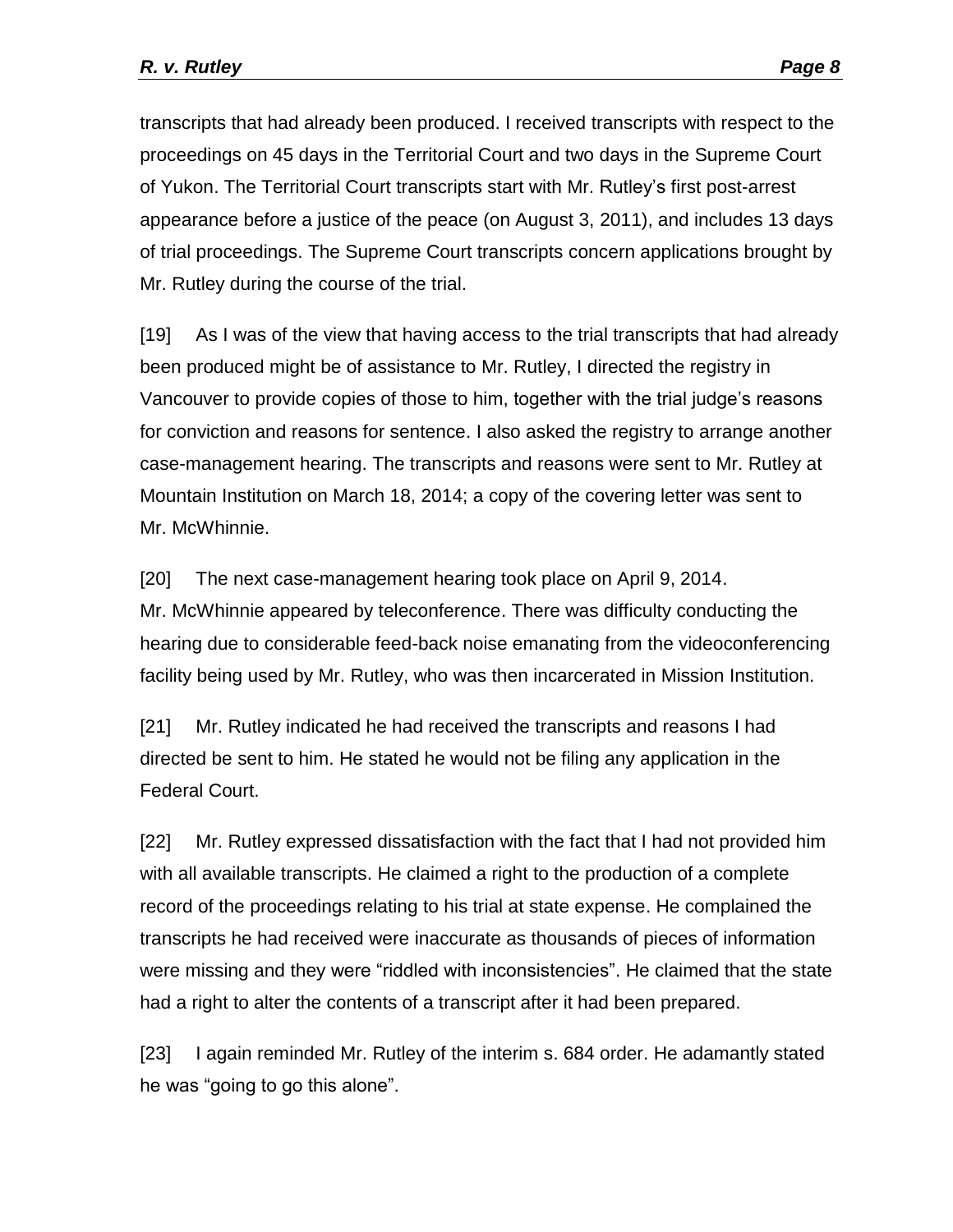[24] Mr. Rutley asserted he had been subjected to unlawful searches and seizures and that legal materials had been taken from him and evidence had been destroyed.

[25] Mr. Rutley repeated his view that as a self-represented litigant he had the right to the production of the complete trial court record. He asserted that the trial judge had made an order for the production of all of the transcripts. I advised Mr. Rutley I did not agree that as a self-represented litigant he was entitled to production of a transcript of all the proceedings in the Territorial Court. In response to a question by Mr. Rutley as to how he could obtain the transcripts, I advised him that he could order them. I also pointed out, again, that by virtue of the interim s. 684 order he could obtain the services of counsel to meet with him and explore what grounds of appeal might be available. Mr. Rutley said he refused to have the state dictate his grounds of appeal. He then launched into a litany of complaints with respect to his treatment in custody, including an allegation that he had been unlawfully assaulted at the hands of the state at Mountain Institution. He referred to having been given a "brain beating".

[26] When I told Mr. Rutley I was prepared to give him, perhaps, one more month to look into what he could do to move his appeal forward, he responded by asking me to recuse myself. I dismissed that application summarily. I then told Mr. Rutley that if he did not wish further time, then I would refer the matter to a division of the Court which could consider whether to dismiss his appeal for want of prosecution. Mr. Rutley responded by saying he was tired of being "kangarooed" by both the state and this Court. He referred to the alterations to the transcripts as "the state's dirty little secret".

[27] Mr. Rutley said he would try to obtain funding with which to advance his appeal. To give him an opportunity to do so, I set another case-management hearing for May 20, 2014.

[28] On May 16, 2014, Mr. Rutley sent a letter to me in which he asserted that Ms. Flemming had agreed to provide him with the transcripts that had already been produced and to order and provide to him with all remaining transcripts. In that letter,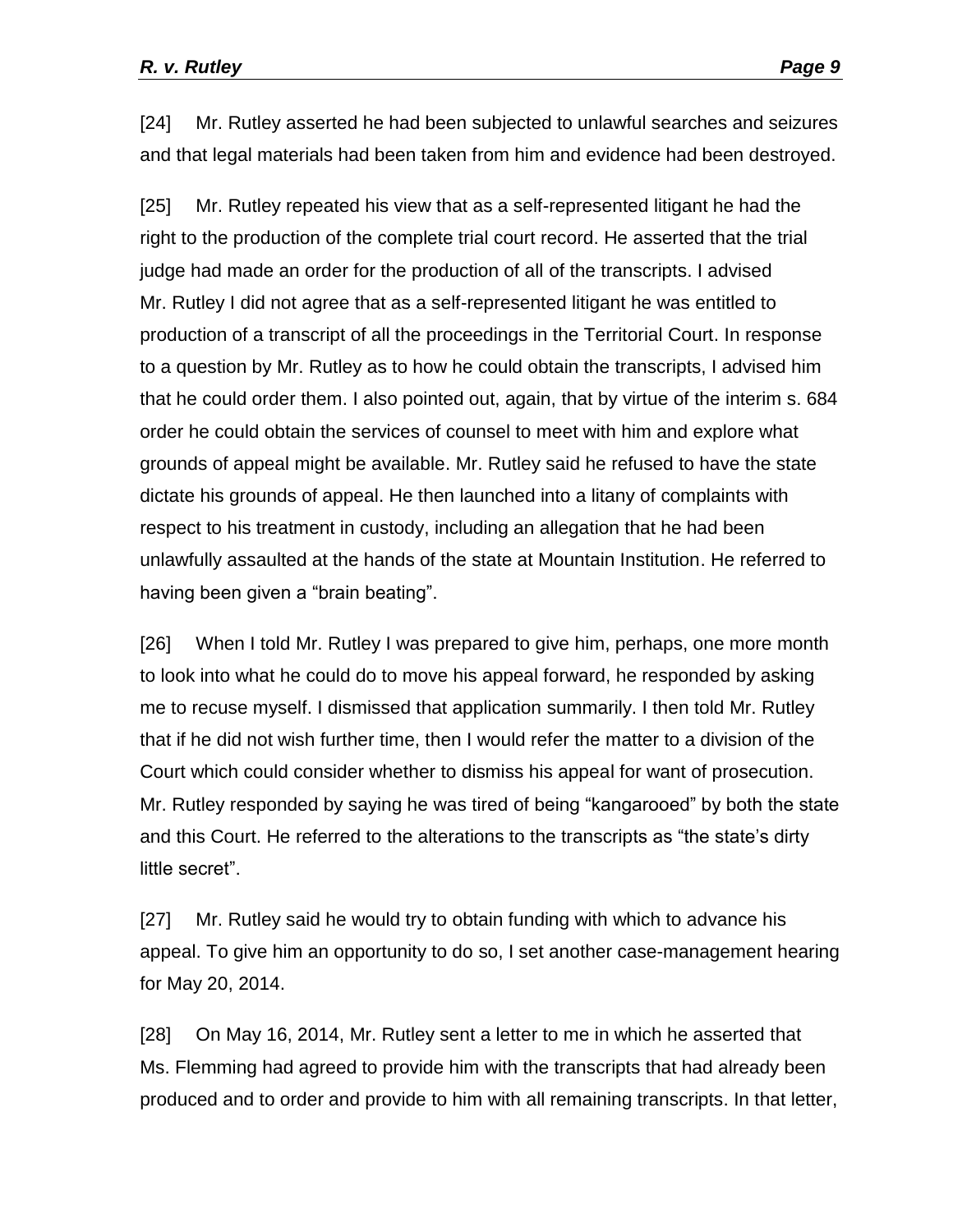he stated the transcripts sent to him had been unlawfully seized. Also on May 16, 2014, Mr. Rutley sent a letter to the Ms. Flemming stating:

Your continued refusal to provide the court ordered copy of transcripts has left me no choice but to request costs for production of copies forthwith. Refusal or undue delay will warrant future litigation against you, address yourself accordingly.

[29] On May 18, 2014, Mr. Rutley sent me a letter to the effect that he is a beneficiary of his grandfather's estate and that the executors hold monies in trust for him that could be used to pay for the appeal book and transcripts.

[30] The May 20, 2014 case-management hearing was plagued by sound problems, making meaningful participation by Mr. Rutley impossible. Anticipating that this might reoccur, I had already made arrangements for another hearing on May 23, 2014. In light of Mr. Rutley's complaints with respect to legal materials being taken from him, I asked Mr. McWhinnie to arrange for someone representing the Correctional Service to attend the next hearing.

[31] I advised Mr. Rutley that based on the November 7, 2012 transcript, it appeared that what the trial judge had ordered were transcripts of earlier appearances to be used in connection with an unreasonable delay argument Mr. Rutley wished to raise under s. 11(b) of the *Charter*. I indicated that while I had been able to find several rulings by the trial judge, none concerned unreasonable delay. I adjourned the hearing, indicating that if the sound problems could not be fixed, then I would look into having Mr. Rutley present in the courtroom.

(Note: I found the following rulings: 2012 YKTC 117 (*Rowbotham* Application); 2012 YKTC 81 (Ruling on Application for Disclosure); 2012 YKTC 82 (Ruling on Application for Abuse of Process); and 2012 YKTC 91 (Ruling on Application [*Charter* ss. 10(a) and 10(b)].)

[32] On May 21, 2014, the executors of the estate sent a letter to the registry advising that a specified sum of money was being held in trust for Mr. Rutley. Also on May 21, 2014, Mr. Rutley filed an application seeking to have me recuse myself.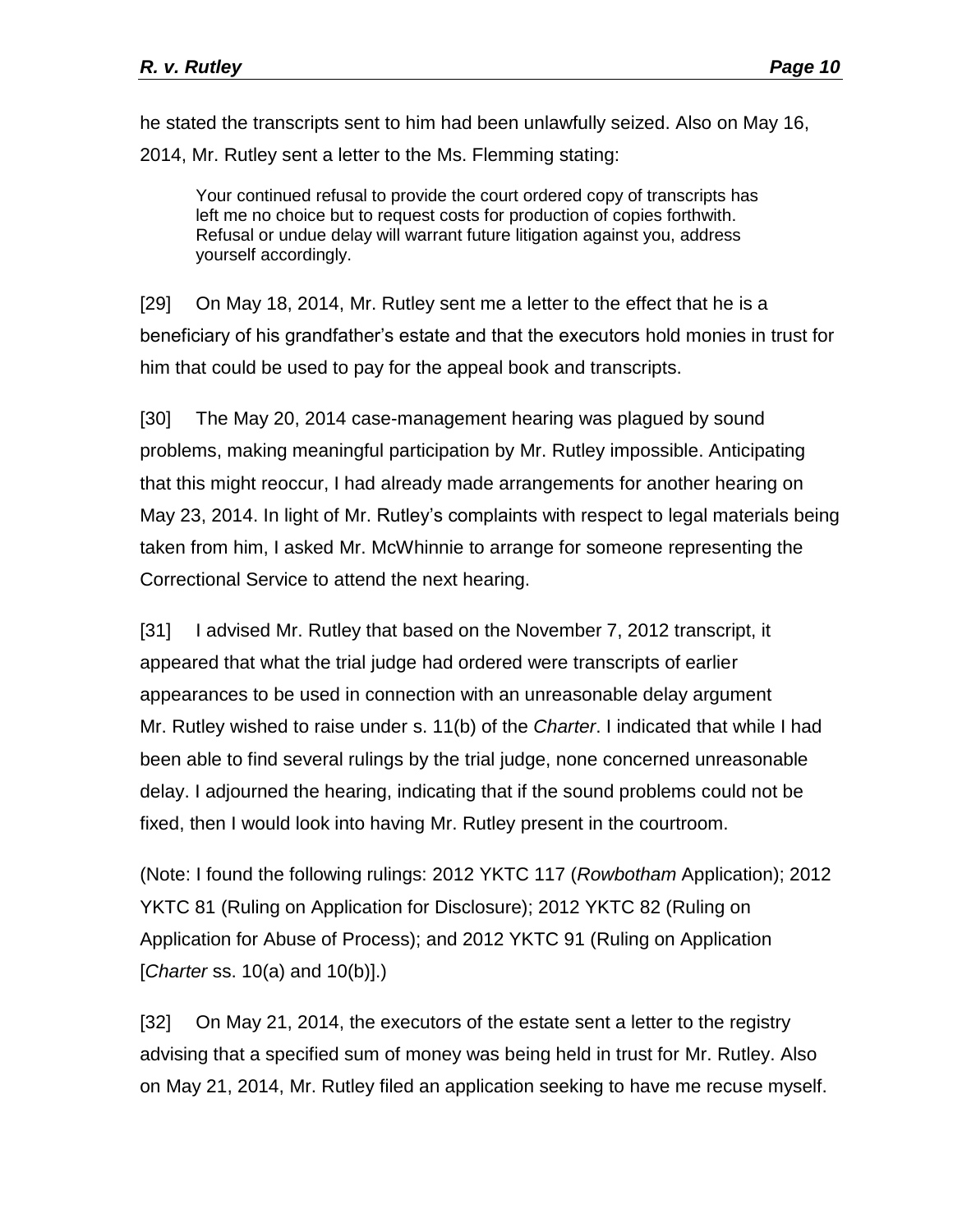In addition, he filed two applications in the Supreme Court. One is entitled, "Writ of Habeas Corpus, Application for Sentence Re-Calculation". The other is entitled, "Writ of Habeas Corpus, Application for Unlawful Search and Seizure".

[33] Upon being advised that the sound problems had not been fixed, I directed that Mr. Rutley attend in the courtroom on May 23, 2014. Les Seaweed, a Correctional Manager at Mission Institution attended as a representative of the Correctional Service. Mr. McWhinnie appeared by teleconference.

[34] I first dealt with Mr. Rutley's recusal application. He stated that it was based on the fact that the steps I had taken to obtain the transcripts from Whitehorse had not been taken in open court. Because of this, he believed I had some oblique motive to which he was not privy. He said he did not believe I had authority to hear the recusal application and that it should be heard by a division of the Court. I dismissed the application summarily.

[35] I asked Mr. Seaweed to provide me with information concerning what, if anything, had affected Mr. Rutley's access to the transcripts and his other legal materials. Mr. Seaweed said that over the past few months Mr. Rutley was transferred between Mountain Institution and Mission Institution on several occasions and, at times, had been placed in administrative segregation, i.e., removed from the general population. In April, Mr. Rutley was assaulted in his cell at Mission Institution, which resulted in it being sealed until it was examined by the police and later cleaned. Following the assault, Mr. Rutley was transferred to Mountain Institution. On May 20, 2014, Mr. Rutley was given his belongings and personal effects from his Mission Institution cell.

[36] Mr. Rutley agreed that the legal materials from his Mission Institution cell had been returned to him. However, he claimed some things were missing. In particular, he said he did not have the material relating to his four-part application and 4000 to 5000 pages of "legal documentation", including pre-trial transcripts and evidence to be used in future litigation. He maintained that the trial transcripts I had provided to him were inaccurate.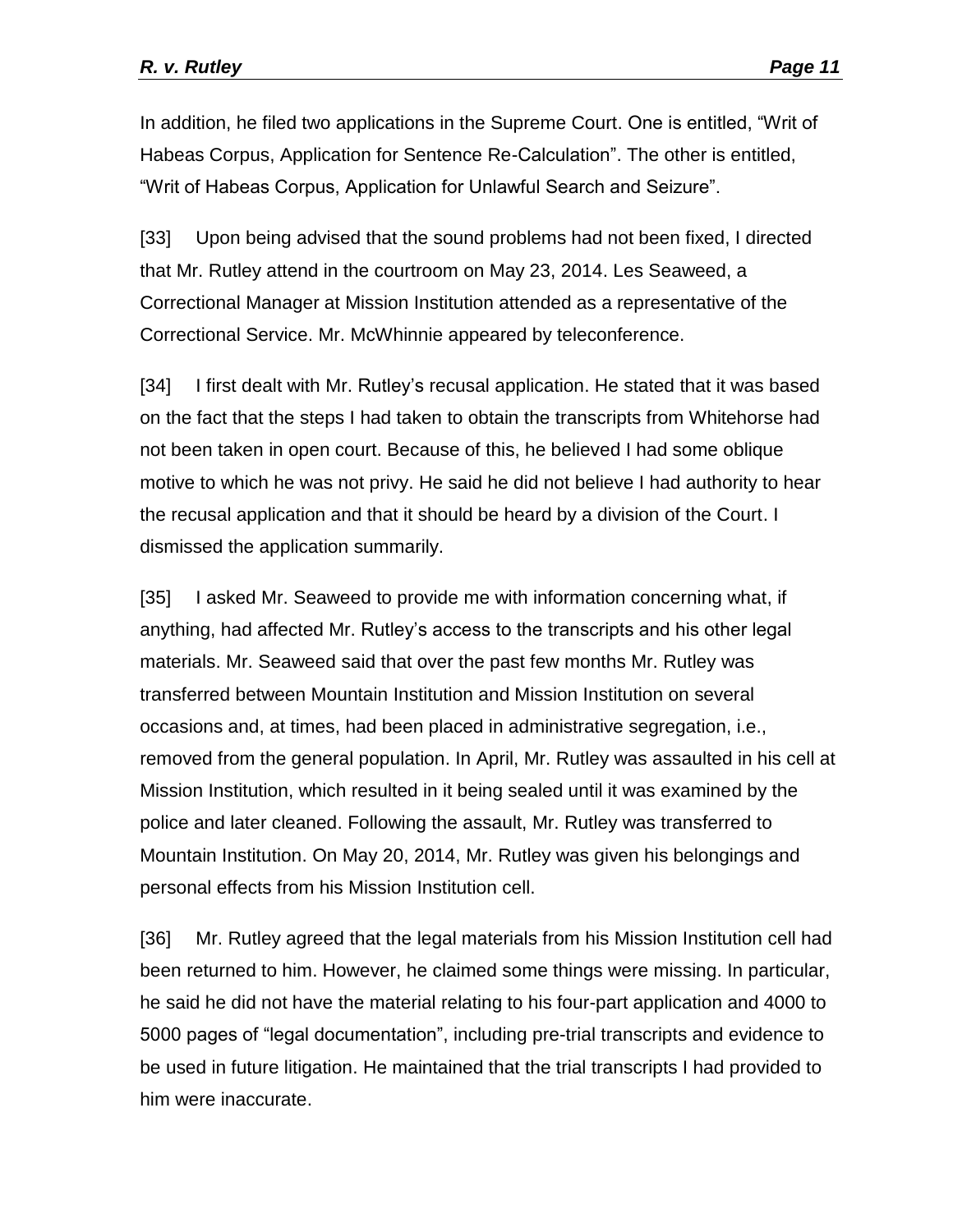[37] With respect to the issue of unreasonable delay, Mr. Rutley said he did not advance such an application at trial because he believed it was too late to do so at the end of the trial. Mr. McWhinnie advised me that in August 2012, Mr. Rutley had filed an "omnibus application" in the Territorial Court, which included a request for relief under s. 11(b) of the *Charter*. He said notes made by counsel who appeared for the Crown at the trial indicate that on January 16, 2013, Mr. Rutley told the trial judge he did not intend to pursue an unreasonable delay application.

[38] Mr. Rutley agreed that while it could be said that he had "abandoned" his unreasonable delay argument he intends to advance it on this appeal. As well, he intends to advance his four-part application on the appeal.

[39] Mr. Rutley could not provide me with any reasonable assurance that he would be taking any of the steps necessary to prosecute his appeal. He again asserted that the trial judge had ordered that he be provided with a transcript of every appearance in his case. He stated he has a right to justice and the law, and a right to have his four-part application heard by this Court. He said he recently mailed a "Part V" to his application to the registry in Whitehorse.

[40] Given my limited jurisdiction as a single judge, Mr. Rutley's desire to have his four-part (soon to be five-part) application heard, and the fact no progress had been made, or was likely to be made, in moving this appeal forward, it appeared to me that the only course of action open was for me to refer this matter to a division of the Court. Mr. Rutley and Mr. McWhinnie indicated they were of the same view.

[41] Mr. Rutley then asked me to issue a subpoena directing Ms. Flemming to appear before a division of the Court and to bring the trial court file with her. I dismissed that application summarily.